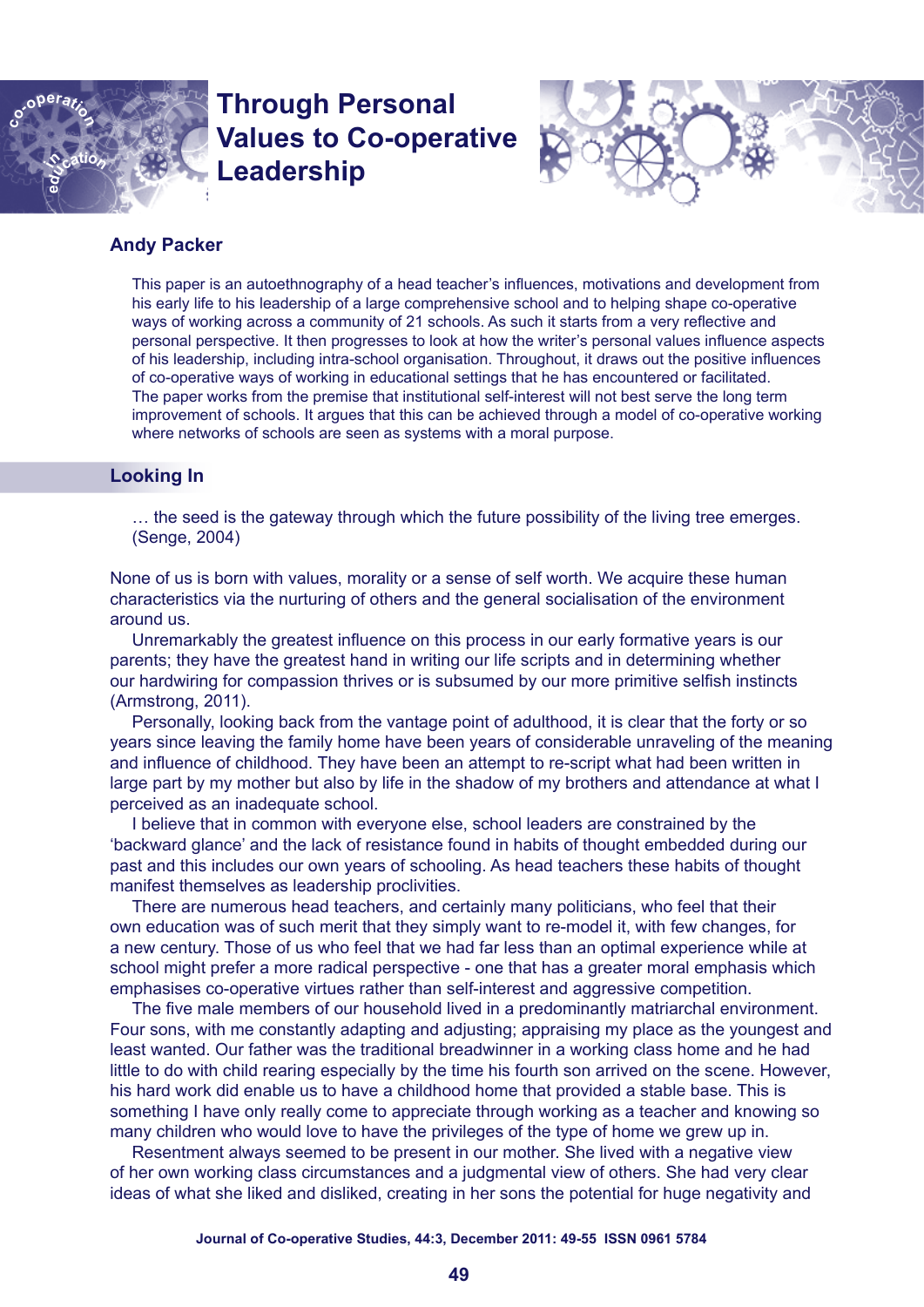defeatism. Despite this and perhaps due to my position as the last child I acquired more of a risk taking disposition than would have been deemed wise by either parent. I observed what was going on ahead of me. This included, by the time I was 10, my oldest brother already being in higher education; something my parents with their own limited formal education were rightly immensely proud of. Although not remembering the specifics I am sure that the idea for me of continuing with education after school came to be seen as a norm, especially when my other brothers entered higher education.

Over the course of my younger years, a social and ethical code developed. Without any doubt this impacts on my thinking to this day and has great significance on the way I choose to behave as a school leader and the values that I uphold in that role.

In the table below I show how I perceive influence from my mother shaped my approach as a school leader.

| professed by my mother            | Elements of the social code The start of a leadership script?                                                                                           |
|-----------------------------------|---------------------------------------------------------------------------------------------------------------------------------------------------------|
| Self-interest is wrong.           | Do not put yourself first - be aware of your impact on others<br>and on the environment - there is a greater good.                                      |
| Narrow perspectives are<br>wrong. | There is a bigger picture - education is important - be eclectic -<br>nature is the ultimate teacher - look for change - have vision.                   |
| Impatience is bad.                | Adopt a longer term perspective - avoid reaction - gradualism -<br>calm centre.                                                                         |
| Risk taking is too dangerous.     | Be measured - listen to as many others as you can - take<br>others' views into account - always question - be cautious.                                 |
| Showing off is disturbing.        | Humility - awareness of impact on others - manage self-<br>introspection and self-doubt - do not risk alienating others by<br>appearing over-confident. |
| Aggression is damaging.           | Rationality and reason lead to better outcomes - life is too short<br>to spend healing unnecessary wounds.                                              |

As a child, I had a constant desire to be wanted, to be included by my apparently more able brothers and to be loved by my parents. Even as I write I can remember the sense of exclusion as if it was a physical pain and I believe this is a fundamental driver of my consistently inclusive approach to learning in schools.

The idea that some children are less worthy of attention and deserving of a good school experience whatever the reason is anathema to me; however, it was unfortunately a characteristic of my own schooling. Coupled with family upbringing there is no doubt that a secondary modern school experience as an educational also-ran, was very influential in sowing the seeds of my egalitarian and co-operative thinking.

While at school the publicly vowed Catholic principles of teachers were too often put aside when classroom doors were shut. Poor teaching made good learning very difficult but there were some great individual teachers. They seemed to understand that enhancing the self-esteem and academic self-concept of children are of critical importance. Two teachers in particular seemed to be pained by the injustice of the type of schooling that so many of us 'failures' were receiving. Their advocacy and encouragement when I was about fifteen were I believe life-changing.

The immorality of the 1944 Education Act and its basic tenet of division has been a big factor in the formation of my inclusive values and the belief that through good schooling everyone can be guided towards rich, self-directed lives where there are no justified resentments.

Today, and not untypical of head teachers whose own schooling was largely inadequate, personal experience has been of great importance in forming within me what has been called a *reservoir of hope*. This metaphor refers to a place within us and my interpretation is that it is a place where values, morality, learning and spirituality combine and help to create the resilience needed for leadership in challenging circumstances. For me it is also a place where neurology,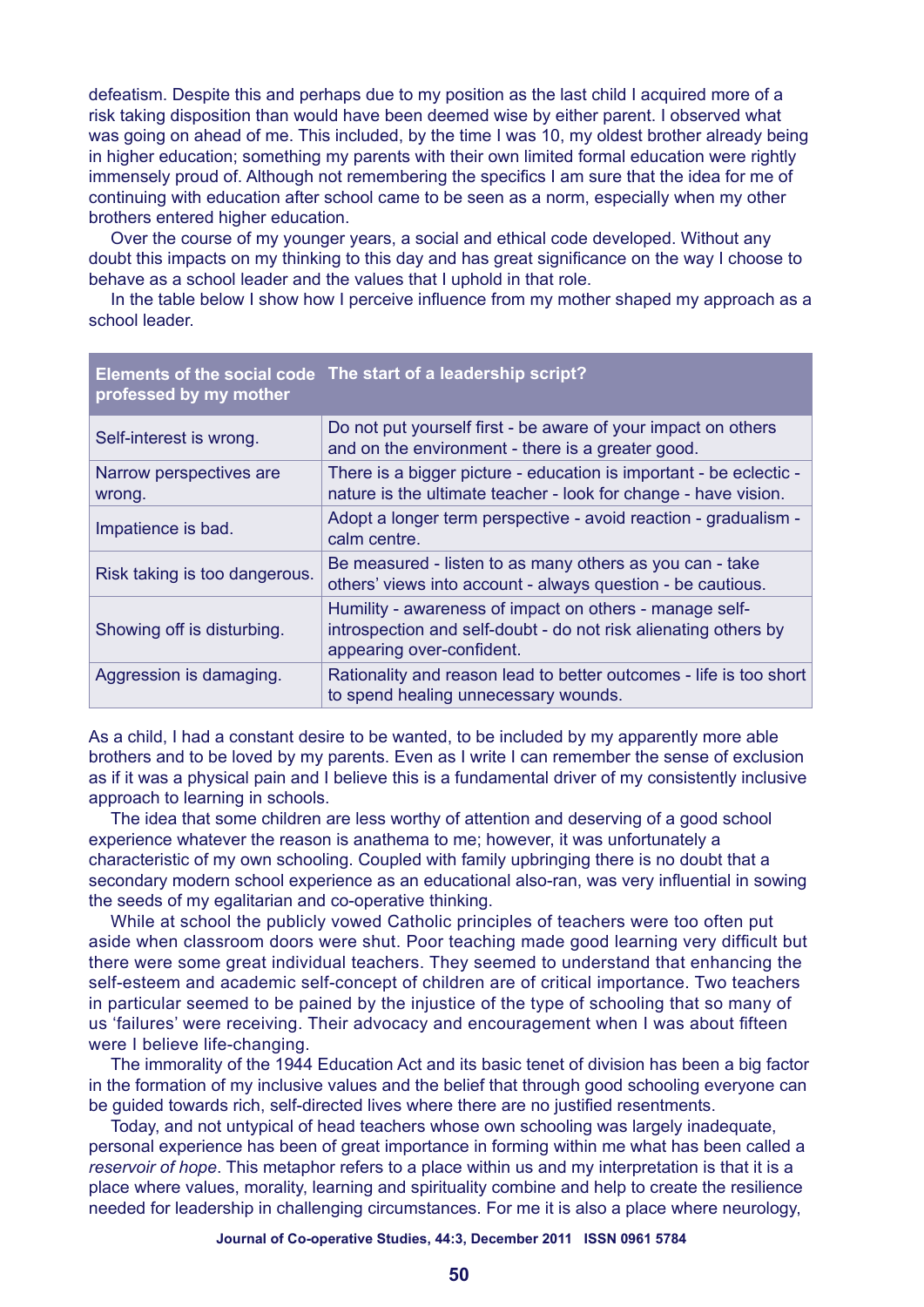personal history, religion and ethics have come together and created a compassionate view of the young people I work for. This in turn has led to a rationale for school leadership which, by outcome rather than by deliberate design, seems to exemplify many co-operative values.

## **Looking Around**

We are all dependent on one another, every soul on earth (George Bernard Shaw).

School leaders are in a privileged and responsible position. Personally, I want to be an enabler. I want to use my influence to create environments where, unlike the childhood 'me', all learners feel valued, have high aspirations and are supported through quality teaching and outstanding welfare systems.

For seven years I have been head teacher at The John of Gaunt School; this is my second headship. It is a mixed comprehensive of 1,250 students, 200 of whom are in the sixth form. A significant proportion of our learners come from the most deprived areas of Wiltshire and these areas are in the most deprived 20% in England. In one ward 43% of under-16s live in poverty.

Over the period since I came to the school, welfare structures have been created based on the belief that every student's well-being is of paramount importance and that those with the privilege of school leadership have a moral purpose to create equality of opportunity for every child. It is a structure which acknowledges that co-operation with other agencies and institutions is imperative if deep support is to be a reality.

#### **Vertical structures**

To do our best to ensure that every student's well-being is catered for, our structures have both vertical and horizontal elements. Every student in years 7 to 11 (ages 11-16) has a tutor and is a member of a tutor group that is organised vertically and contains learners from each of the five years. Each vertical tutor group is part of a house and each house has its own identity entrusted to a teacher in the role of House Leader. Part of the rationale for this vertical tutoring is to increase the level of peer support and inter-year co-operation.

#### **Horizontal structures**

To maximise learner opportunities I believe all possible barriers to learning must be removed. To facilitate this at The John of Gaunt School, a Student Development Team has been created and this team functions horizontally across years 7 to 11. This means that every child has a non-teaching member of staff; a pastoral support manager, who is intensely focused on just one year group. They are an advocate for the children in their year.

Two other colleagues work as part of the team and across all years: a higher level teaching assistant whose priority is usually the most vulnerable students, and a pastoral support manager with responsibility for health and well-being. The latter spends a considerable amount of time working with other colleagues on student safeguarding issues. She is crucial in the success of our Multi-Agency Drop-in Clinic that over 900 students interacted with in the academic year 2010-11. We were pleased that an independent study into the impact of the clinic by Bath University concluded:

The impact (of the clinic), in the case of extensive service users is often profound with potentially life changing consequences (Daniels, 2010).

The modus operandi of the Student Development Team is without doubt, co-operative. Every team member is acutely aware that they cannot operate in isolation and that the school and therefore the child is if necessary, at the centre of a co-operative web of potentially 100 external agencies/professionals. Individuals and agencies work together as an extended network in the interests of learners and their families. This is not an unusual perspective but the receptiveness created by having a dedicated Student Development Team has made this provision truly outstanding in my opinion.

Of course structures like those discussed here come at a financial cost to the school and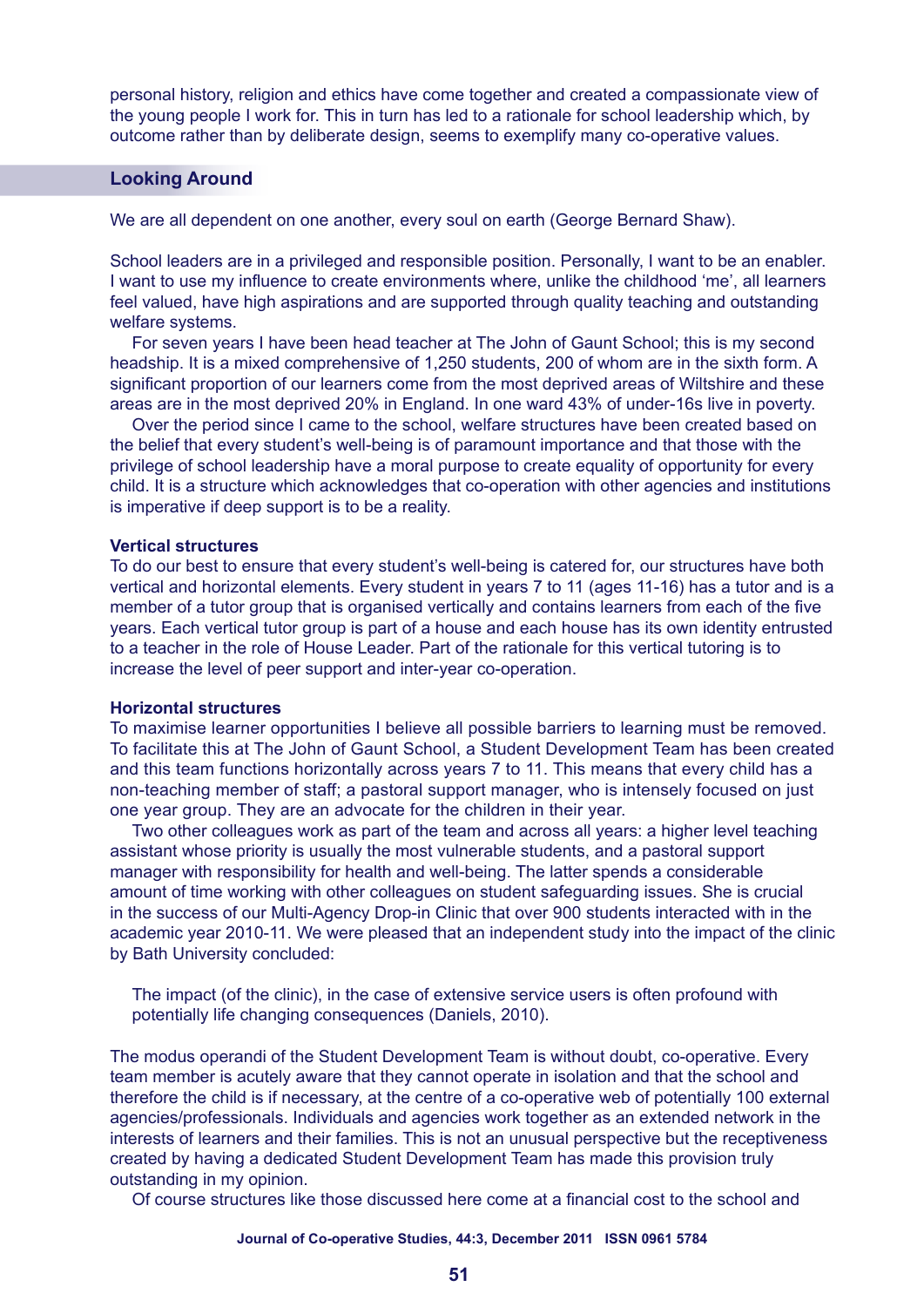relatively poor government funding to rural authorities like Wiltshire means that the current school expenditure of around £150,000 is very significant. However, whatever the financial cost to the school the question to be asked is, what could be the emotional and social impact of a school not working in this way? Without a considerable amount of research that is a question that cannot be answered.

## **Looking Out**

The impact of co-operation on culture is huge and, for me, the central reason why life is so beguiling and beautiful (Nowak and Highfield, 2011).

The belief that the needs of every child can be met best if a school strategically adopts a

co-operative approach is also a major driving force behind our community wide schools' initiative to create a social enterprise by April 2012. In the case of the Trowbridge schools this will be a charitable company with social and educational objectives. Personal interest in this initiative has grown out of the Extended Schools' agenda and my work as chair of the Trowbridge Extended Services Steering group.

For many years the 21 Trowbridge head teachers have worked constructively together. Since 2006 our alliance has been



known as the Trowbridge Area Schools Collaborative (TASC) and successes have included our response to the Extended Schools' agenda and the creation of a multi-agency forum and multi-agency drop-in clinics.

The line that once divided Extended Schools' work and our usual collaborative working has become blurred and are now seen as functions under the umbrella of TASC. Having a coordinator for TASC, with a strong commitment and sense of purpose has been essential.

Success, the stability of having several head teachers in post for over five years, and a high level of trust have created the pre-requisites for the increase in co-operative working.

I also believe that at least two external factors have had significance in driving forward our co-operative vision. One is the thinking of some respected educationalists about the importance of systems leadership; the other is broadly political and an aspect of government policy.

#### **Systems thinking**

A considerable amount has been written in recent years about systems leadership in school settings. National College for School Leadership (NCSL) papers, together with the writings of influential thinkers like Michael Fullan (2004; 2005), David Hargreaves (2010) and John West Burnham (2009), present a powerful argument for schools working together co-operatively rather than ploughing individual furrows of self-interest at the hands of hero head teachers.

It is argued that school leaders should see themselves as system leaders who increase leadership capacity within their own schools while working with other schools on behalf of every child in their community.

There is a clear moral purpose to systems working because school leaders come to see themselves as educational leaders across a community. Working as part of a system with other like-minded head teachers and colleagues is energising. A powerful sense of solidarity grows knowing that you care about the children in other schools as you care for those in your own school. For many this is a huge leap, but the quality of analysis, respectability of the thinkers and sense in the argument is compelling for those like the Trowbridge heads, some of whom may seek a theoretical basis for their co-operative vision.

There is a correlation between the characteristics of systems working and the organisational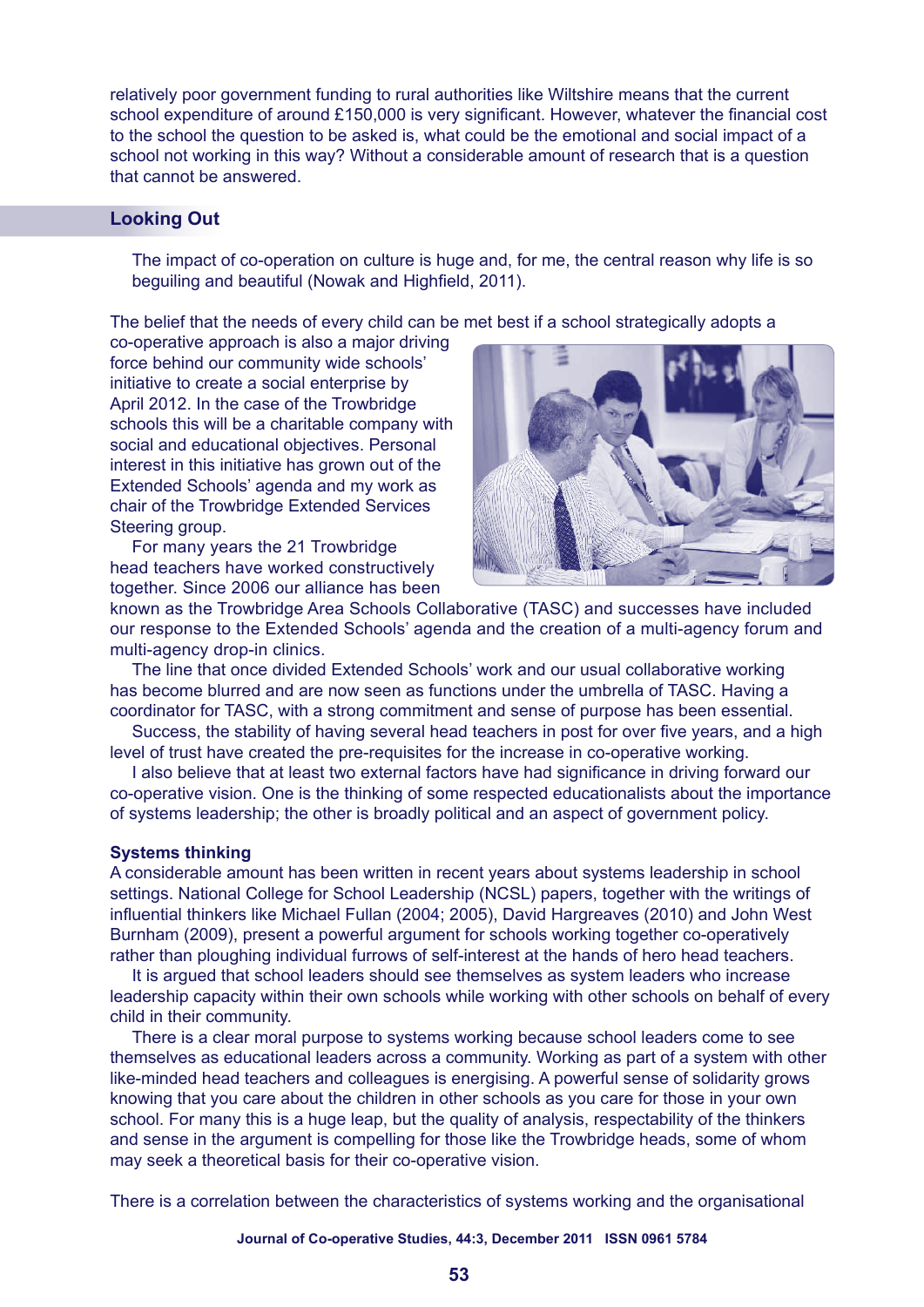and ethical values of co-operation (International Co-operative Alliance 1995). The following are some examples:

- Morally-driven (caring for others, social responsibility).
- Striving for success of all schools (solidarity, equity).
- • More interested in action than structure being a 'servant leader' for the benefit of a greater whole (self-responsibility, social responsibility).
- Learning from each other and developing others with similar characteristics (self-help, equality, openness).
- • A belief that working with others as a system is transformational (self-help, solidarity).
- Long term and sustainable (social responsibility, democratic, solidarity).
- Individuals look to improve their areas of responsibility, to help themselves by working co-operatively with others in a win-win manner (self-help, honesty).
- A learning system with people who always look to create a better reality and understand how their behaviour, motivation and actions impact on the system (self-responsibility, equity).
- Leadership is pluralised, team created and team driven (democracy, openness).

#### **Teaching schools**

At a time when much of the current political agenda is focusing on independence and contrived collegiality the Government's Teaching Schools' initiative seems to offer hope of genuinely co-operative working.

For most school leaders a desire to continually find ways to improve the quality of learning and teaching in their schools is a prime motivator. Head teachers also recognise that the quality of learning and teaching is very closely linked to the quality of leadership in a school. These elements are at the centre of the Teaching Schools' initiative.

It was agreed by TASC that an application to become a Teaching School should be considered. The Department for Education specified that the lead school (the named teaching school), should be an outstanding school. For TASC this would be a primary school which has very successfully amalgamated with a village primary school within the Trowbridge town area. A crucial aspect of the application was the quality of collaboration between schools and the ability of that collaboration to make a difference across an area. In July 2011 the primary school which has led on this heard that we had been successful and were among the first 100 to be awarded Teaching School status.

It is of course possible that the Teaching School bid would have been successful had our plans to become a social enterprise not been in place. However, what we have found as a collaborative group in recent years is that being known to work co-operatively with others and being genuine and trustworthy has brought funding and support for initiatives that would otherwise not have been forthcoming.

So, it looks like bringing Teaching Schools work into the social enterprise will mean that a community of children and their teachers will reap great educational benefits and be able to build considerable lateral capacity. In Trowbridge the moral arc is curving steeply towards system-wide improvement for all children. Excitingly, we find ourselves as school leaders creating a new and truly co-operative model for a self-sustaining future in areas that lie closest to our hearts.

### **Conclusion**

The seeds sown in childhood have germinated. Experiences in my formative years have, without doubt, driven an approach to leadership that recognises the considerable power of co-operative working at individual, institutional and community levels.

Today, by working with many fantastic colleagues, established and sapling initiatives carry the enticing promise of system-wide, morally motivated, transformation.